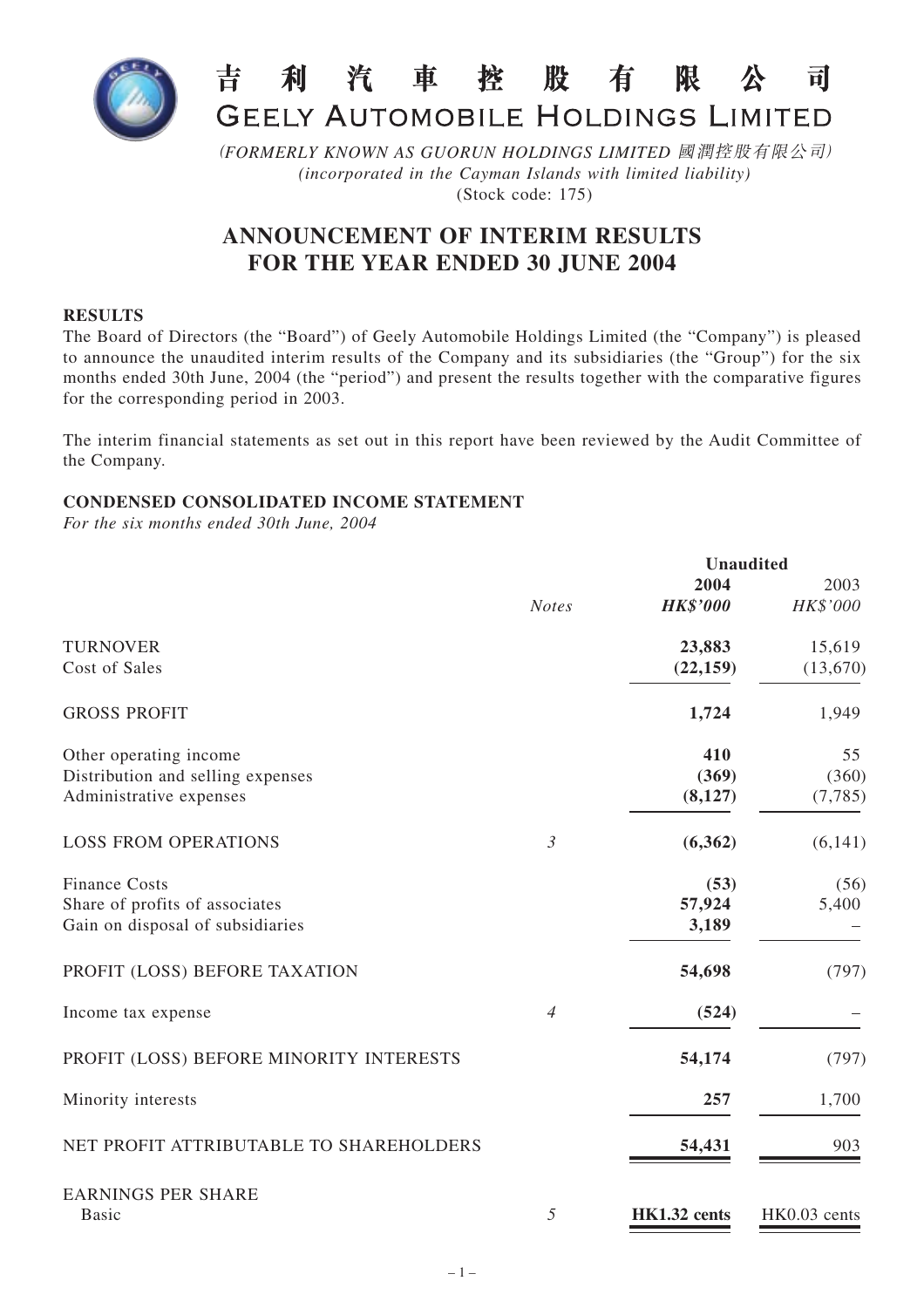## **CONDENSED CONSOLIDATED BALANCE SHEET**

*At 30th June, 2004*

|                                        | <b>Notes</b> | <b>Unaudited</b><br>2004<br><b>HK\$'000</b> | Audited<br>30th June, 31st December,<br>2003<br>HK\$'000 |
|----------------------------------------|--------------|---------------------------------------------|----------------------------------------------------------|
| NON-CURRENT ASSETS                     |              |                                             |                                                          |
| Property, plant and equipment          |              | 4,863                                       | 8,589                                                    |
| Interests in associates                | 6            | 615,751                                     | 558,836                                                  |
|                                        |              | 620,614                                     | 567,425                                                  |
| <b>CURRENT ASSETS</b>                  |              |                                             |                                                          |
| Inventories                            |              | 6,739                                       | 7,358                                                    |
| Trade and other receivables            |              | 9,929                                       | 11,114                                                   |
| Amounts due from minority shareholders |              |                                             | 1,130                                                    |
| Amounts due from an associate          |              | 500                                         | 338                                                      |
| Amount due from a related company      |              | 522<br>312                                  |                                                          |
| Tax payable<br>Bank balances and cash  |              | 2,636                                       | 15,823                                                   |
|                                        |              |                                             |                                                          |
|                                        |              | 20,638                                      | 35,763                                                   |
| <b>CURRENT LIABILITIES</b>             |              |                                             |                                                          |
| Trade and other payables               |              | 12,645                                      | 10,535                                                   |
| Amounts due to minority shareholders   |              | 316                                         | 8,010                                                    |
| Bank borrowings                        |              |                                             | 2,537                                                    |
|                                        |              | 12,961                                      | 21,082                                                   |
| NET CURRENT ASSETS                     |              | 7,677                                       | 14,681                                                   |
|                                        |              | 628,291                                     | 582,106                                                  |
| <b>CAPITAL AND RESERVES</b>            |              |                                             |                                                          |
| Share capital                          | 7            | 82,405                                      | 82,405                                                   |
| Reserves                               |              | 541,198                                     | 486,641                                                  |
|                                        |              | 623,603                                     | 569,046                                                  |
| MINORITY INTERESTS                     |              | 4,688                                       | 2,389                                                    |
| NON-CURRENT LIABILITIES                |              |                                             |                                                          |
| Advances from minority shareholders    |              |                                             | 9,646                                                    |
| Bank borrowings                        |              |                                             | 1,025                                                    |
|                                        |              |                                             | 10,671                                                   |
|                                        |              | 628,291                                     | 582,106                                                  |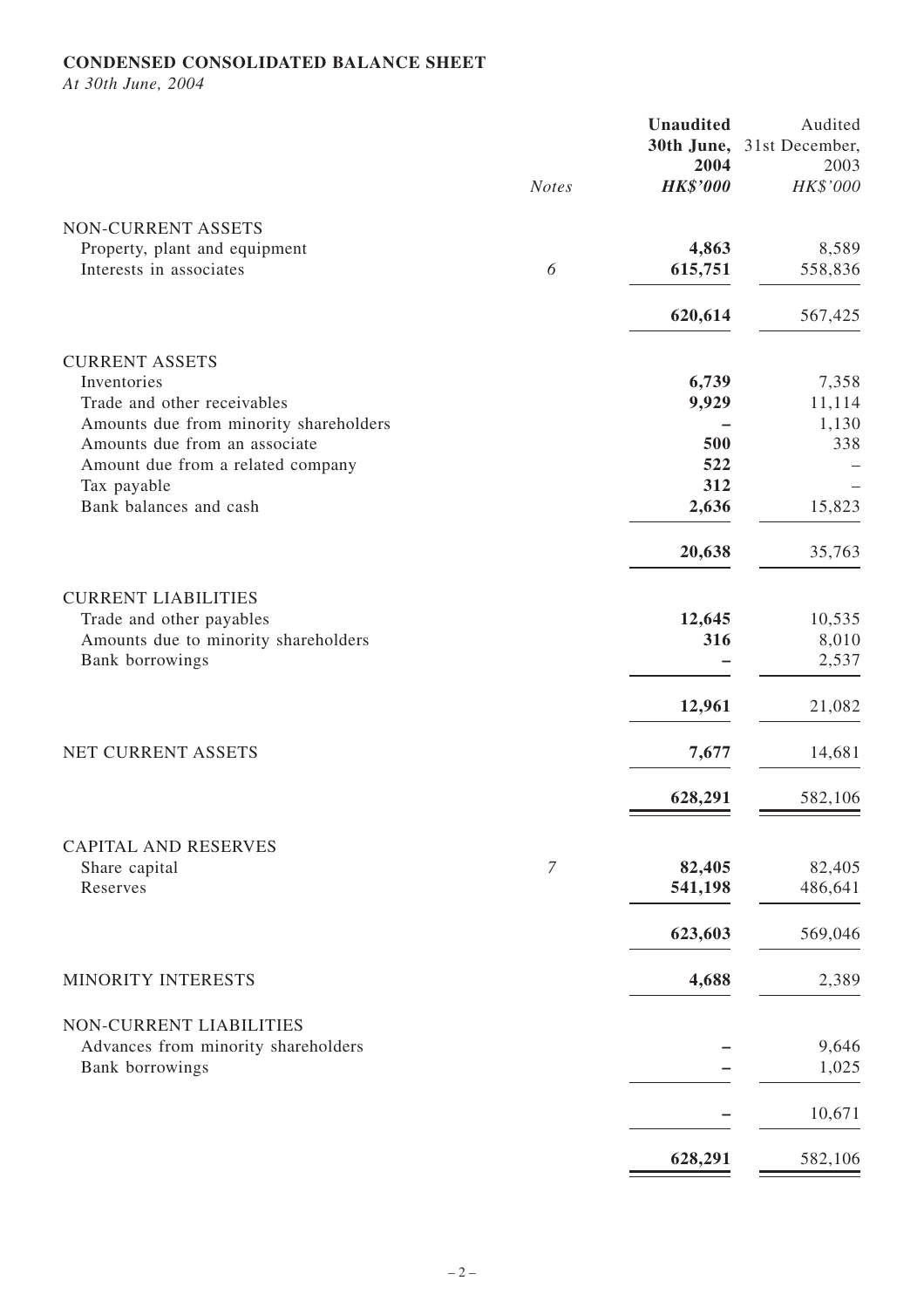#### **CONDENSED STATEMENT OF CHANGES IN EQUITY**

*For the six months ended 30th June, 2004*

From 1st January, 2003 to 30th June, 2003

|                                                                                                                                | <b>Share</b><br>capital<br>HK\$'000 | <b>Share</b><br>premium<br>HK\$'000 | Capital<br>reserve<br>HK\$'000 | Cumulative<br>translation<br>adjustments<br>HK\$'000 | Accumulated<br>surplus/<br>(deficit)<br>HK\$'000 | <b>Total</b><br>HK\$'000 |
|--------------------------------------------------------------------------------------------------------------------------------|-------------------------------------|-------------------------------------|--------------------------------|------------------------------------------------------|--------------------------------------------------|--------------------------|
| At 1st January, 2003<br>Issue of Placement                                                                                     | 66,805                              | 33,772                              |                                | (7)                                                  | (105, 981)                                       | (5, 411)                 |
| <b>Shares</b><br>Net profit for                                                                                                | 2,000                               | 51,421                              |                                |                                                      |                                                  | 53,421                   |
| the period                                                                                                                     |                                     |                                     |                                |                                                      | 903                                              | 903                      |
| At 30th June, 2003                                                                                                             | 68,805                              | 85,193                              |                                | (7)                                                  | (105, 078)                                       | 48,913                   |
| From 1st January, 2004 to 30th June, 2004                                                                                      |                                     |                                     |                                |                                                      |                                                  |                          |
| At 1st January, 2004<br>Exchange difference<br>on translation of<br>operations outside<br>Hong Kong and<br>gain not recognised | 82,405                              | 533,964                             |                                | 1,172                                                | (48, 495)                                        | 569,046                  |
| in the consolidated<br>income statement                                                                                        |                                     |                                     |                                | 126                                                  |                                                  | 126                      |
| Net profit for<br>the period                                                                                                   |                                     |                                     |                                |                                                      | 54,431                                           | 54,431                   |
| At 30th June, 2004                                                                                                             | 82,405                              | 533,964                             |                                | 1,298                                                | 5,936                                            | 623,603                  |

## **NOTES TO CONDENSED FINANCIAL STATEMENTS**

#### **1. BASIS OF PREPARATION AND ACCOUNTING POLICIES**

The unaudited condensed financial statements have been prepared in accordance with the applicable disclosure requirements of Appendix 16 to the Rules Governing the Listing of Securities (the "Listing Rules") on The Stock Exchange of Hong Kong Limited (the "Stock Exchange") and Statement of Standard Accounting Practice ("SSAP") 25 "Interim Financial Reporting" issued by the Hong Kong Society of Accountants.

The unaudited condensed financial statements have been prepared under the historical cost convention.

The unaudited condensed financial statements have been prepared in accordance with the accounting policies consistent with those adopted by the Group in its financial statements for the year ended 31st December, 2003.

#### **2. BUSINESS AND GEOGRAPHICAL SEGMENTS**

#### **Business segments**

For management purposes, the Group is organised into three operating divisions which are the basis for the Group reporting its primary segment information as follows:

Automobile – manufacturing and trading of automobile parts and related automobile components

Information technology – information technology and related business

Investment holding – investment holding and others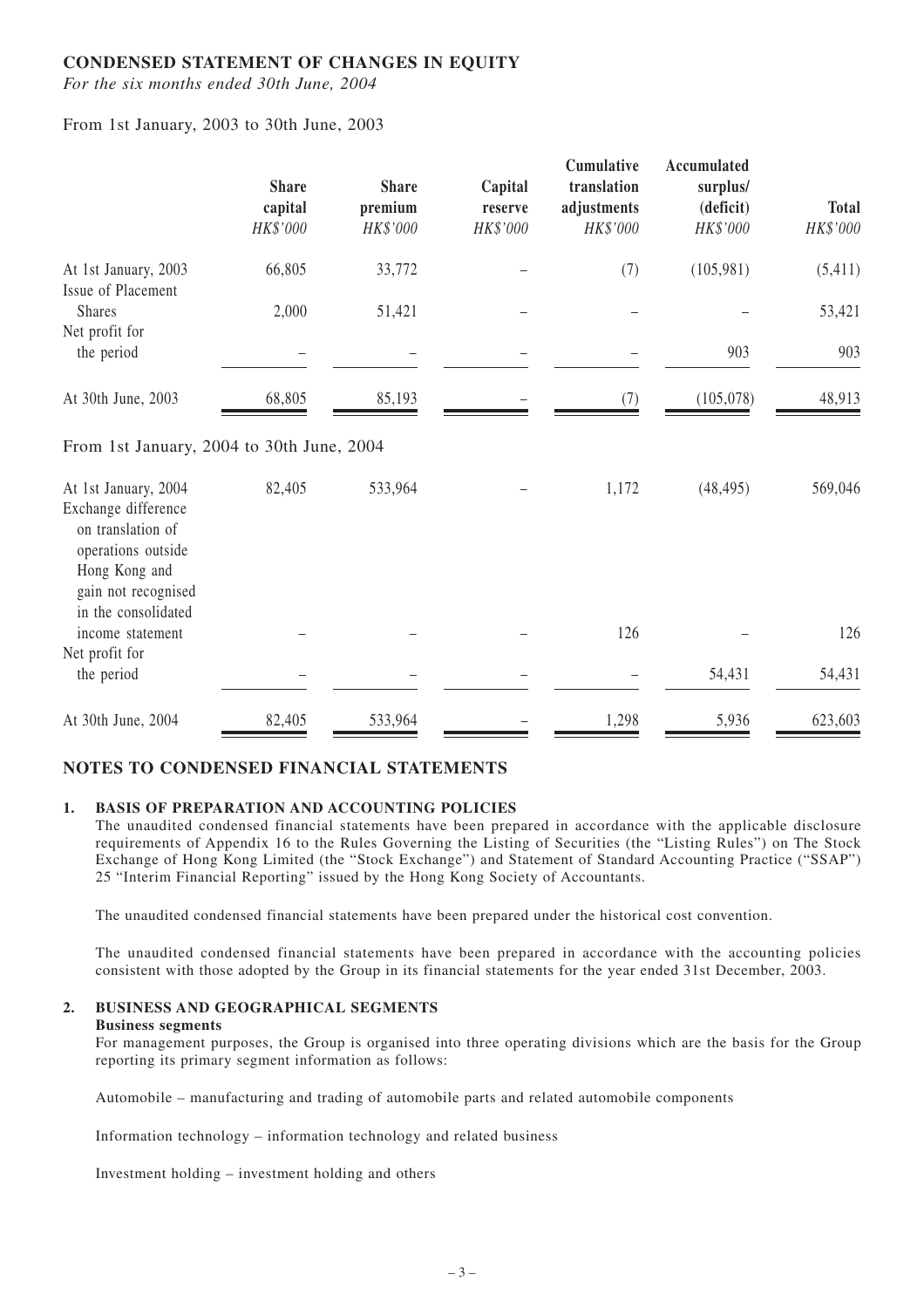On 30th March 2004, the Group disposes its entire 51% interest in Deep Treasure Investments Limited and its subsidiaries ("Deep Treasure Group"). Thus, the operations of information technology was discontinued accordingly.

#### *For the period ended 30th June, 2004*

|                                       | Continuing<br>operations<br><b>Investment</b> |                            | <b>Discontinuing</b><br>operations<br><b>Information</b> |                                 |  |
|---------------------------------------|-----------------------------------------------|----------------------------|----------------------------------------------------------|---------------------------------|--|
|                                       | <b>Automobile</b><br><b>HK\$'000</b>          | holding<br><b>HK\$'000</b> | technology<br><b>HK\$'000</b>                            | Consolidated<br><b>HK\$'000</b> |  |
| <b>REVENUE</b>                        |                                               |                            |                                                          |                                 |  |
| <b>External sales</b>                 | 14,663                                        |                            | 9,220                                                    | 23,883                          |  |
| <b>RESULT</b>                         |                                               |                            |                                                          |                                 |  |
| <b>Segment result</b>                 | 189                                           | (1)                        | (787)                                                    | (599)                           |  |
| <b>Unallocated corporate expenses</b> |                                               |                            |                                                          | (5,763)                         |  |
| Loss from operations                  |                                               |                            |                                                          | (6,362)                         |  |
| <b>Finance costs</b>                  |                                               |                            | (53)                                                     | (53)                            |  |
| Share of profits of associates        | 57,877                                        |                            | 47                                                       | 57,924                          |  |
| Gain on disposal of subsidiaries      |                                               |                            | 3,189                                                    | 3,189                           |  |
| <b>Profit before taxation</b>         |                                               |                            |                                                          | 54,698                          |  |
| Income tax expenses                   | (524)                                         |                            |                                                          | (524)                           |  |
| Profit before minority interests      |                                               |                            |                                                          | 54,174                          |  |

*For the period ended 30th June 2003*

|                                               | Continuing<br>operations<br>Investment |                     | Discontinuing<br>operations<br>Information |                          |
|-----------------------------------------------|----------------------------------------|---------------------|--------------------------------------------|--------------------------|
|                                               | Automobile<br>HK\$'000                 | holding<br>HK\$'000 | technology<br>HK\$'000                     | Consolidated<br>HK\$'000 |
| <b>REVENUE</b>                                |                                        |                     |                                            |                          |
| External sales                                |                                        |                     | 15,619                                     | 15,619                   |
| <b>RESULT</b>                                 |                                        |                     |                                            |                          |
| Segment result                                |                                        | (8)                 | (1,644)                                    | (1,652)                  |
| Unallocated corporate expenses                |                                        |                     |                                            | (4, 489)                 |
| Loss from operations                          |                                        |                     |                                            | (6, 141)                 |
| Finance costs                                 |                                        |                     | (56)                                       | (56)                     |
| Share of profits of associates                | 5,400                                  |                     |                                            | 5,400                    |
| Profit before taxation<br>Income tax expenses |                                        |                     |                                            | (797)                    |
| Profit before minority interests              |                                        |                     |                                            | (797)                    |

#### **Geographical segments**

The Group's activities and operations are based in the People's Republic of China (the "PRC"), including Hong Kong. Accordingly, a geographical analysis is not presented.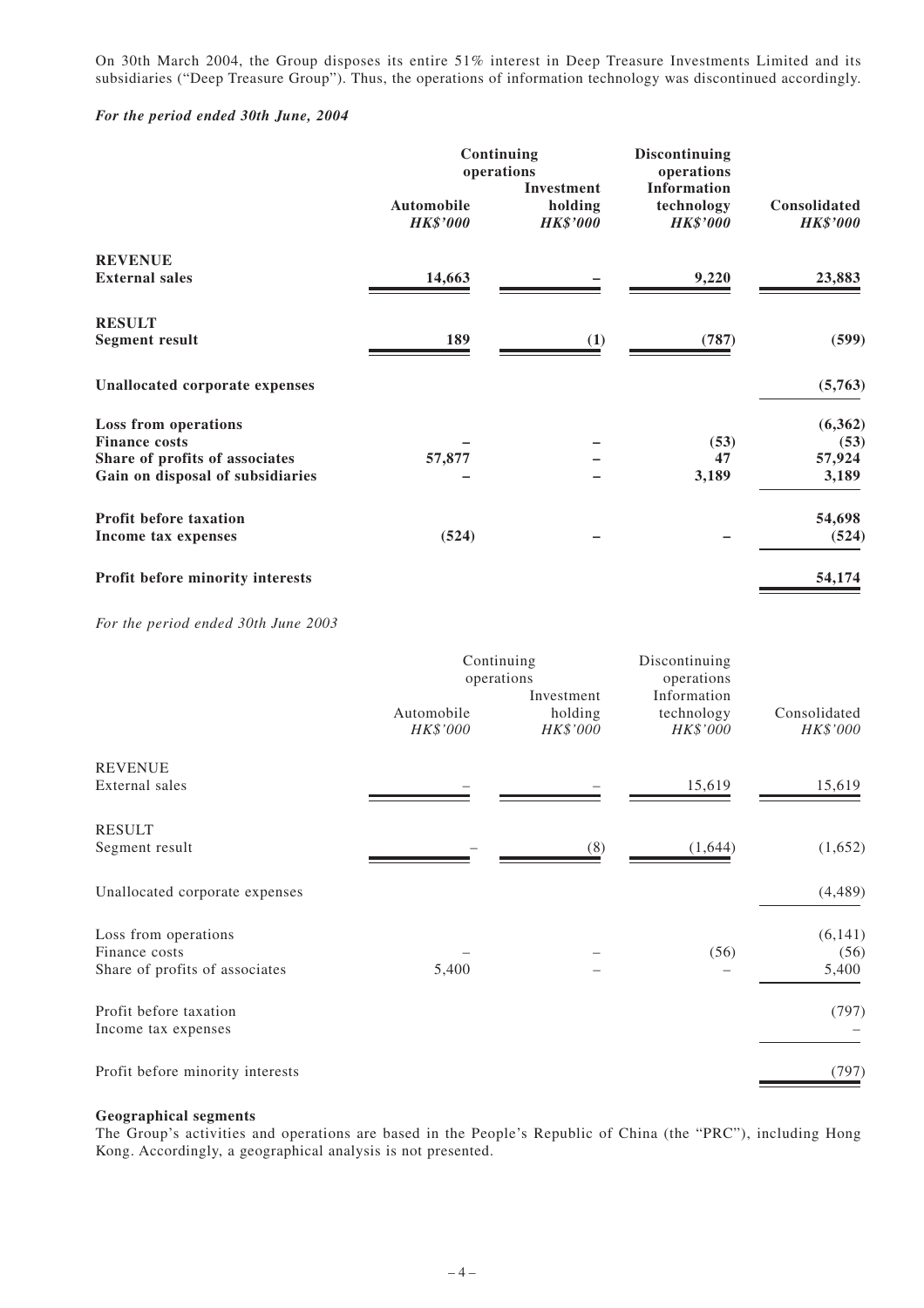#### **3. LOSS FROM OPERATING ACTIVITIES**

Loss from operating activities for the period has been arrived at after charging the depreciation of approximately HK\$220,000 (2003: HK\$295,000).

#### **4. INCOME TAX EXPENSE**

|                                                | 2004<br>HK'000 | 2003<br><i>HK'000</i> |
|------------------------------------------------|----------------|-----------------------|
| Share of taxation attributable to an associate | 524            | -                     |

Hong Kong Profits Tax has not been provided for the period as the companies within the Group had no estimated assessable profits in Hong Kong.

Pursuant to the relevant laws and regulations in the PRC, the Group's PRC subsidiaries and associates are entitled to an exemption from PRC income tax for the two years starting from their first profit-making year, followed by a  $50\%$ reduction for the next three years.

The charge for the period ended 30th June, 2004 represents the underprovided tax by an associate in PRC for last year.

#### **5. EARNINGS PER SHARE**

The calculation of basic earnings per share is based on the net profit attributable to shareholders for the period of approximately HK\$54,431,000 (2003: HK\$903,000) and on the weighted average number of 4,120,264,902 ordinary shares (2003: 3,392,751,091) in issue during the period.

Diluted earnings per share has not been shown as there is no dilution effect for both periods.

#### **6. INTERESTS IN ASSOCIATES**

|                         | Unaudited       | Audited             |
|-------------------------|-----------------|---------------------|
|                         | 30th June, 2004 | 31st December, 2003 |
|                         | <b>HK\$'000</b> | HK\$'000            |
| Share of net assets     | 615,751         | 559,213             |
| Less: Negative goodwill |                 | (377)               |
|                         | 615,751         | 558,836             |

The following details have been extracted from the unaudited financial statements of the Group's significant associates, Zhejiang Geely Automobile Limited ("Zhejiang Geely"), formerly called Zhejiang Geely Guorun Automobile Limited and Shanghai Maple Guorun Automobile Limited ("Maple Guorun").

*Results for the period ended 30th June, 2004*

|                                                 | <b>Zhejiang Geely</b><br><b>HK\$'000</b> | <b>Maple Guorun</b><br><b>HK\$'000</b> |
|-------------------------------------------------|------------------------------------------|----------------------------------------|
| Turnover                                        | 732,942                                  | 210,758                                |
| Profit after taxation                           | 115,055                                  | 7,297                                  |
| Profit after taxation attributable to the Group | 53,857                                   | 3,496                                  |
| Financial position as at 30th June, 2004        |                                          |                                        |
| Non-current assets                              | 922,252                                  | 356,487                                |
| Current assets                                  | 701,332                                  | 204,019                                |
| Current liabilities                             | (302, 179)                               | (56,908)                               |
| Non-current liabilities                         | (417, 457)                               | (92, 121)                              |
| Net assets                                      | 903,948                                  | 411,477                                |
| Net assets attributable to the Group            | 423,138                                  | 192,613                                |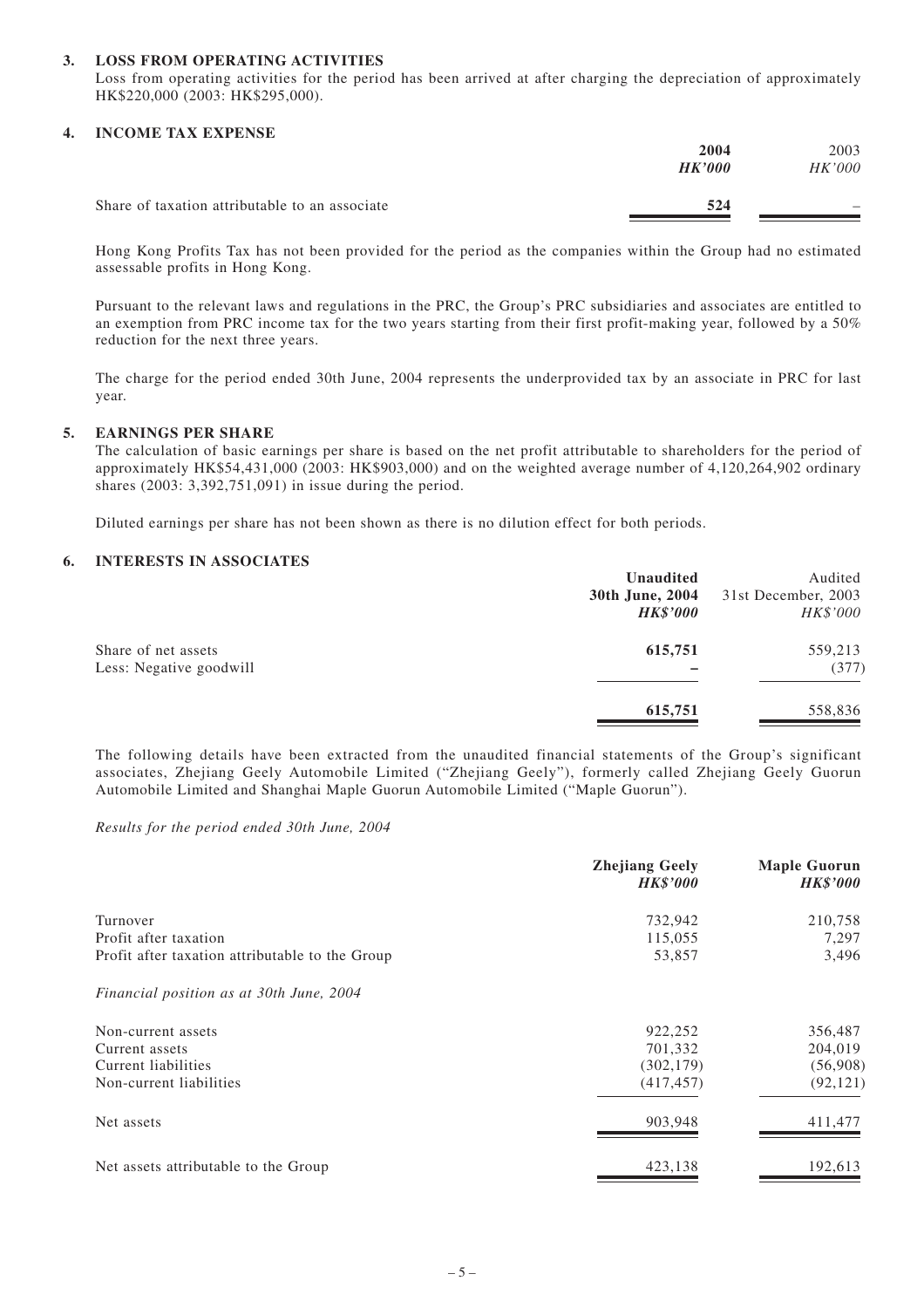#### **7. SHARE CAPITAL**

|                                                      | Number of<br>shares | <b>Nominal</b><br>value<br>HK\$'000 |
|------------------------------------------------------|---------------------|-------------------------------------|
| Authorised:                                          |                     |                                     |
| Ordinary shares of HK\$0.02 each                     |                     |                                     |
| - Balance at 1st January, 2004                       | 5,000,000,000       | 100,000                             |
| - Capital addition passed at 18th May, 2004,         |                     |                                     |
| Annual General Meeting                               | 3,000,000,000       | 60,000                              |
|                                                      |                     |                                     |
| - Balance at 30th June, 2004                         | 8,000,000,000       | 160,000                             |
|                                                      |                     |                                     |
| <i>Issued and fully paid:</i>                        |                     |                                     |
| Ordinary shares of HK\$0.02 each                     |                     |                                     |
| - Balance at 31st December, 2003 and 30th June, 2004 | 4.120.264.902       | 82,405                              |

#### **8. CONNECTED AND RELATED PARTY TRANSACTIONS**

- (a) Pursuant to the announcement dated 2nd May, 2002 and the circular dated 7th June, 2002, the Group entered into the Subscription Agreement between the company, South China Industries Limited and Proper Glory Holding Inc. ("Proper Glory") on 22nd April, 2002 in respect of the Financial Restructuring. On 30th March, 2004, the Company exercised the put option under the Subscription Agreement by entering into an agreement to dispose of its entire 51% equity interest in Deep Treasure Group to Fook Cheung Developments Limited ("Disposal Agreement") at a total consideration of HK\$5,500,000. Deep Treasure Group is engaged in the system integration and software development businesses ("SI-IT Business"). The completion of the Disposal Agreement took place simultaneously upon the signing of the Disposal Agreement. The Company ceased to hold any equity interests in the SI-IT Business upon completion.
- (b) The Group had the following material transactions with related parties during the period.

| Name of related parties                                            | <b>Nature of transactions</b>                                       | <b>Note</b> | <b>Unaudited</b><br>30th June<br>2004<br><b>HK'000</b> | Audited<br>31st December<br>2003<br>HK'000 |
|--------------------------------------------------------------------|---------------------------------------------------------------------|-------------|--------------------------------------------------------|--------------------------------------------|
| South China Industries<br>Limited                                  | Management fee charged by a<br>minority shareholder of a subsidiary | (i)         | 335                                                    | 1330                                       |
| Zhejiang Geely Automobile<br>Company Limited                       | Sales of automotive parts and<br>components                         | (ii)        | 628                                                    |                                            |
|                                                                    | Amounts due from related<br>parties                                 | (iii)       | 735                                                    |                                            |
| Zhejiang Haoqing Automobile<br>Manufacturing Company<br>Limited    | Sales of automotive parts<br>and components                         | (ii)        | 6,754                                                  |                                            |
|                                                                    | Amounts due from related<br>parties                                 | (iii)       | 5,194                                                  |                                            |
| Zhejiang Geely Automobile<br>Purchasing Company Limited            | Sales of automotive parts and<br>components                         | (ii)        | 7,281                                                  |                                            |
|                                                                    | Amounts due from related parties                                    | (iii)       | 3,521                                                  |                                            |
| Geely Group Zhejiang<br>Motorola Company Limited                   | Advances to related company                                         | (iv)        | 522                                                    |                                            |
| Zhejiang Fulin Automobile<br>Parts & Components<br>Company Limited | Advances from a minority<br>shareholder of a subsidiary             | (v)         | 312                                                    |                                            |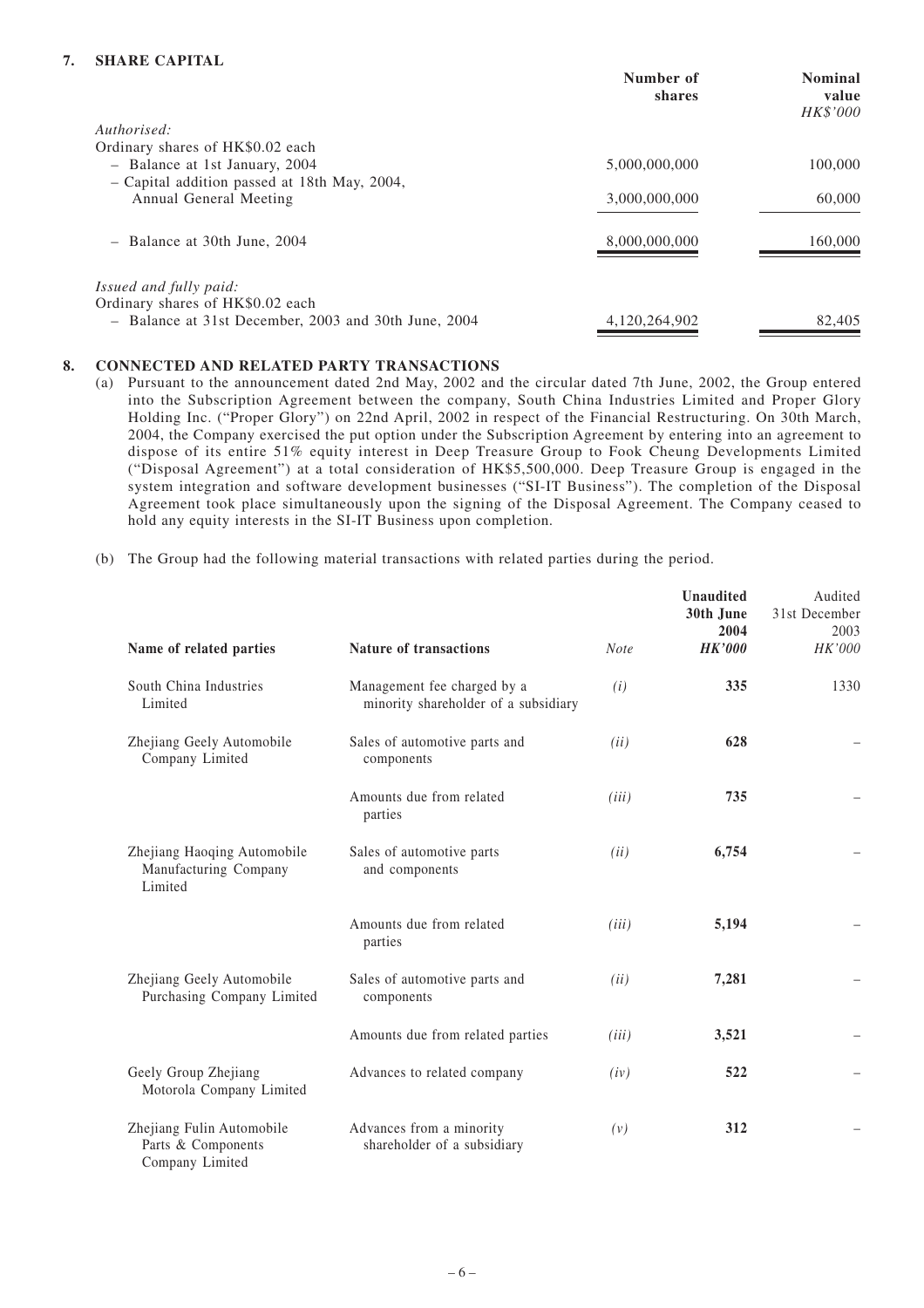- (i) These transactions were carried out on terms determined and agreed by both parties. The subsidiary, Deep Treasure Group, has been disposed on 30th March, 2004. Please see part (a) above.
- (ii) The prices were determined with reference to the prevailing market prices/rates and the price charged to third parties.
- (iii) Amounts due from related companies are of trading nature, unsecured, non-interest bearing and 90 days credit terms.
- (iv) Advances to a related company are unsecured, non-interest bearing and have no fixed repayment terms.
- (v) Advances from a related company are unsecured, non-interest bearing and have no fixed repayment terms.

#### **9. POST BALANCE SHEET EVENTS**

On 27th May, 2004, (1) Zhejiang Geely has entered into an agreement with Zhejiang Geely Holding Group Limited ("Geely Holding") pursuant to which Zhejiang Geely will acquire the interests held by Geely Holding in Zhejiang Haoqing Automobile Manufacturing Company Limited ("Zhejiang Haoqing"); (2) Maple Guorun has entered into two agreements with Geely Holding pursuant to which Maple Guroun will acquire the interests held by Geely Holding in (a) Zhejiang Geely Automobile Research Institute Limited ("Automobile Research") and (b) Ningbo Geely Engine Research Institute Limited ("Ningbo Engine); and (3) Zhejiang Geely has entered an agreement with Zhejiang Geely Merrie Automobile Company Limited ("Merrie") pursuant to which Zhejiang Geely will acquire from Merrie the rights in the design for the CK-1 model of sedan.

On 6th July, 2004, all the necessary procedures for these acquisitions of automobile related assets with the relevant PRC government authorities have been completed. At completion of the acquisitions, Zhejiang Geely will be interested in 90% of the registered capital of Zhejiang Haoqing and the production and marketing rights of the CK-1 model of sedan, and Maple Guorun will be interested in 90% of the registered capital of Automobile Research and Ningbo Engine respectively.

All the share transfer procedures were completed on 6th July, 2004.

#### **INTERIM DIVIDEND**

At a meeting of the Board held on 30th August, 2004, the Directors resolved not to pay an interim dividend to shareholders (2003: Nil).

#### **MANAGEMENT DISCUSSION & ANALYSIS**

#### **Financial Performance**

For the six months period ended 30th June, 2004, the Group recorded turnover of HK\$23,883,000, representing an increase of approximately 53% compared with approximately HK\$15,619,000 for the corresponding period 2003. Profits attributable to shareholders amounted to approximately HK\$54,431,000, compared with the unaudited profit attributable to shareholders of HK\$903,000 for the corresponding period last year. Basic earnings per share was approximately HK\$1.32 cents (2003: HK0.03 cents).

The Board does not recommend any payment of dividend for the period ended 30th June, 2004 (2003: nil).

#### **Business Overview**

Over the last one year, the Group laid the foundation for the automobile industry investment and accomplished the business transformation of the Group. Automobile has become the core business and the major future income and earnings stream of the Group. The Group and Geely Holdings Group Limited ("Geely Group") have also established an even closer relationship. Following the joining of Mr. Zhang Zhe and Mr. Nan Yang, both Vice President of Geely Holdings, to the Board of the Group, Mr. Li Shufu, the founder and Chairman of the Geely Holdings has also become one of the largest shareholders of Geely Automobile Holdings Limited effective from 5th January, 2004.

To reflect the core business of the Group of the automobile business, the Group held an Extraordinary General Meeting on 1st March 2004, and resolved to change the Company's name from "Guorun Holdings Limited" to "Geely Automobile Holdings Limited" ("Geely Auto").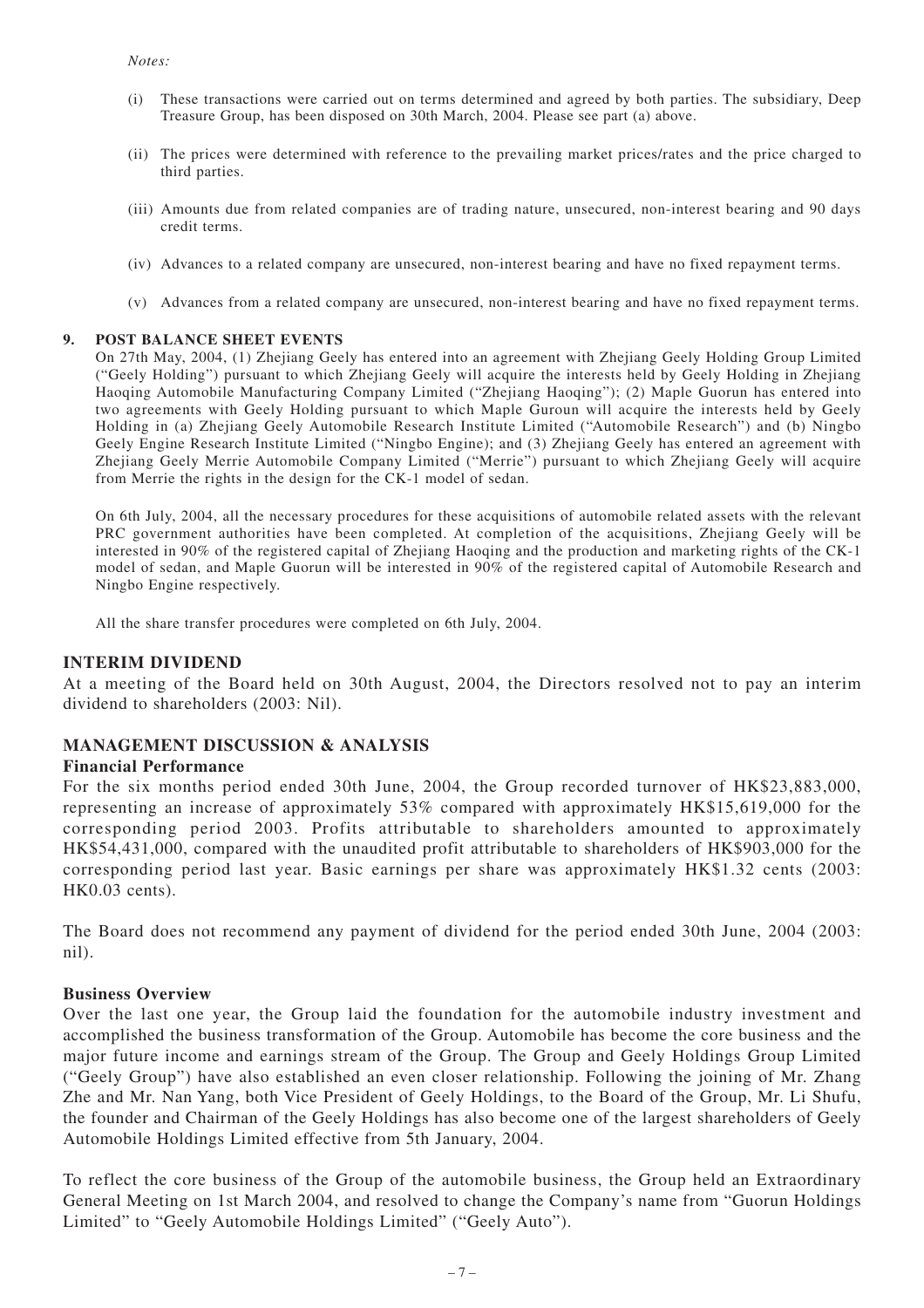To Benefit from the huge growth potential of the automobile market in the PRC, the Group would continue to seize opportunities to actively expand its automobile business. In May 2004, through the two associated companies under the Group, namely Zhejiang Geely Automobile Co. Limited (Zhejiang Geely) and Shanghai Maple Guorun Automobile Co. Limited, (Maple Guorun) the Group agreed to acquire 90% interests in Zhejiang Haoqing Automobile Manufacturing Company Limited (Zhejiang Haoqing), Zhejiang Geely Automobile Research Institute Limited and Ningbo Geely Engine Research Institute Limited respectively with a total consideration of RMB723,000,000 from the Geely Holdings Group Limited and its subsidiary company Zhejiang Geely Merrie Automobile Co., Limited. The acquisition was completed on 6 July 2004. After the completion of the acquisition, the automobile business of Geely Holdings Group Limited, was already included in the joint venture company that was formed by the Group, including the automobile research and development institute, production plants, car models, corresponding engines and gearboxes being launched or to-be-launched, etc. The designed annual production capacity (single shift) would rise to 200,000 sedans.

In the first half of the year, the sales performance of the Geely Auto was encouraging. The two brands, i.e. Geely and Maple, recorded a total sale of 55,330 units of sedans with the sales revenue reached RMB 2,200,000,000, representing an increase of 66% and 54% respectively when compared with the same period last year, which the growth rate is significantly higher than that of the automobile industry in the PRC market. Geely Merrie, Geely Ulion, Mybo (Beauty Leopard) and Maple, from the joint ventured companies reached a total sales of 24,692 units, while the Haoqing series, which were excluded from the joint ventured company at that time achieved a sales of 30,638 units.

## **Prospects**

With the significant improvement in the average income and living standards of the PRC citizens, the sales and production of automobile should continue to grow fast, particularly in the sedan market. The PRC has became the 4th largest automobile manufacturing country in 2003 with a total sales volume of 4,390,000 units of automobiles, representing approximately 34% increase over previous year, of which 1,970,000 units of them were sedans. Most market commentators anticipated that, the demand for automobiles in the PRC would continue to attain sustainable and steady growth for a long period of time. With the increasing home ownership, as well as the rising popularity of budget and holiday travel, the automobile consumption in the PRC should continue to expand quickly, with affordable family sedans as the principal driving force of the growth.

As a result of the implementation of the austerity programme and the tightening of automobile loans, the sales volume of automobiles in the PRC has slowed since May and June this year. Yet, the Group remains optimistic that the automobile market in the PRC could continue to grow rapidly in the near future, given that there is no change so far in the strong fundamentals of long term economic growth in the PRC. The accumulated purchasing power resulted from this short term tightening measures would likely be released again in September this year. In response to the recent cost pressure caused by the rising cost of raw materials, the Group managed to reduce the cost of the outsourced automobile parts by approximately 7% in the first half of 2004, helping to alleviate the impact from rising raw material prices. Based on the new automobile parts supply contracts effective from 1 July 2004, the procurement cost of the parts could be reduced further by more than 6%. Regarding the sales target set in early this year of 100,000 units of sedans in 2004 for the two associated companies, the management agrees that the sales target now looks aggressive taking into account the weakening sales trend over the past few months. The management, however, decided to adjust the 2004 sales target slightly downwards to 90,000 units, in view of the scheduled launches of a number of new and upgraded car models by the Group in the second half of 2004 and the inclusion of the sales volume of Haoqing series of sedans in the two associated companies after the completion of the acquisition of Zhejiang Haoqing in July 2004.

The acquisition of the joint-venture companies announced in May 2004 should have greatly enhanced the overall productivity and production scale of the Group. In view of the weakening sales growth in China's car market over the past few months, the Group has adopted a number of measures in a bid to further improve its competitiveness. These include a completed restructuring of its production facilities and distribution system, a large scale cost reduction programme and further upgrading of production and product technologies. These should help to achieve full preparation for the launch of new features and new car models in the second half of 2004, like the introduction of the automatic gear boxes, electronic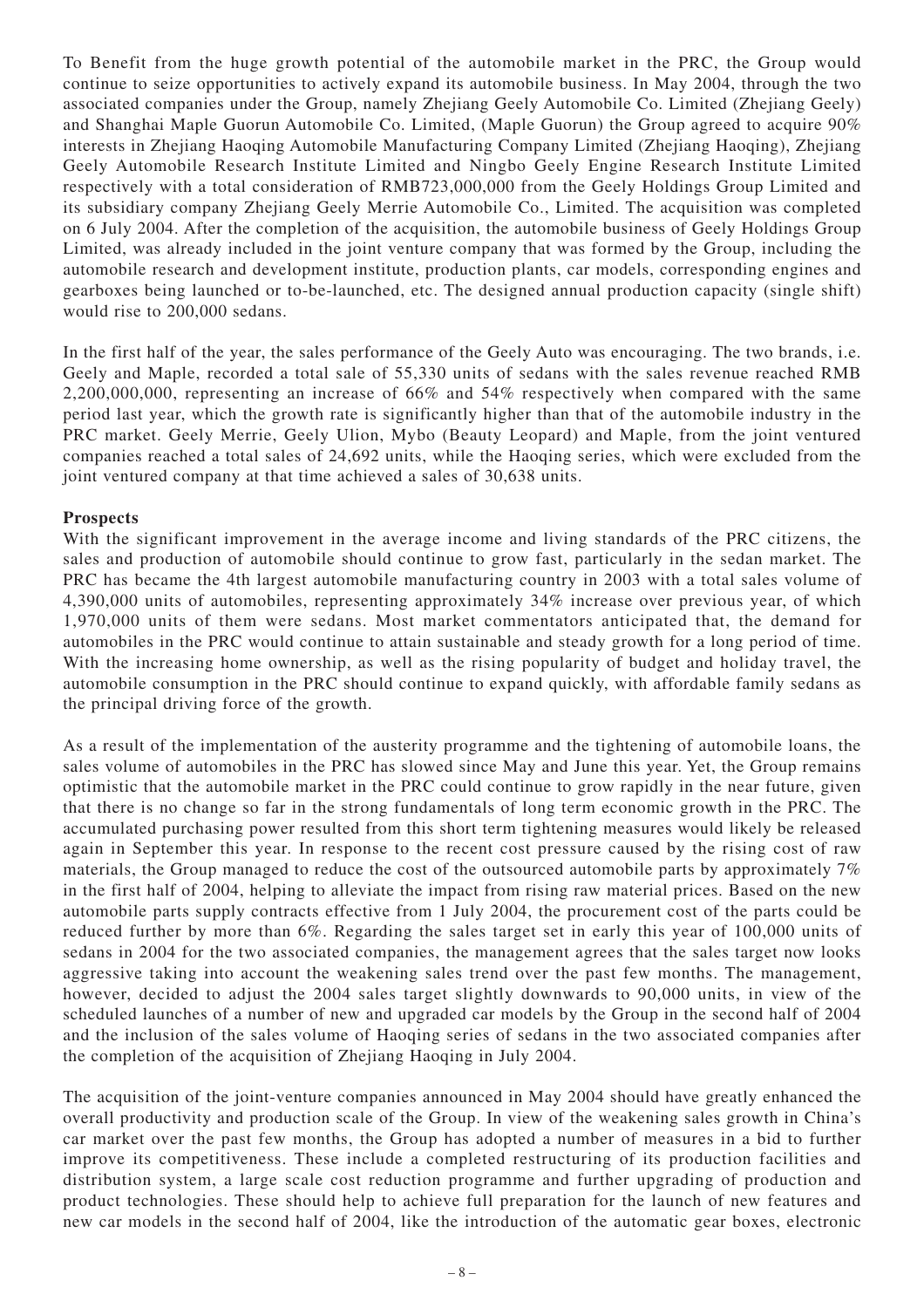power assist system, and the ABS+EBD system, the launches of new models like MR203, MR303, CK-1 Series, M303, and Mybo (Beauty Leopard) 1.6L and 1.8L versions. The Board believes that, the automobile products under the Geely and Maple brands are offering good value for money and they should achieve great success and exceptional performance not only in the domestic market but also in the international market.

Looking forwards, the Group believes that, the automobile industry in the PRC has great potential. To seize the huge business opportunities in China's automobile market, the Group would focus on the operation and expansion of its economic class automobile business. As the company's products increasingly approaching the international standards, Geely Auto has gradually gained more attention from automobile distributors all over the world, and 1,628 units of automobiles were exported in the first half of this year. Learning from the experience of Japanese and Korean automakers in entering into the international market, there are increasingly apparent signs that Geely Auto, through its competitive advantage of low production costs, should be able to successfully penetrate into the international market. Although the Group has plan to sell to all the major markets in the World, the Group, however, would first target at developing countries with low import tariff, less trade protection and those without a significant domestic automobile industry. With the accumulated experience, the Group would then expand to the major automobile consumption markets. The Group believes that, the sales performance in the international market would in return promote the Company's sales locally.

## **LIQUIDITY AND FINANCIAL RESOURCES**

As at 30th June, 2004, the Group had net current assets of about HK\$7,677,000 (31st December, 2003: HK\$14,681,000). The current assets included inventories of about HK\$6,739,000 (31st December, 2003: HK\$7,358,000), cash and bank balance of about HK\$2,636,000 (31st December, 2003: HK\$15,823,000) and receivables and other current assets of about HK\$11,263,000 (31st December, 2003: HK\$12,582,000.

Current liabilities incurred no bank borrowings (31st December, 2003: HK\$2,537,000), payables and other current liabilities of about HK\$12,961,000 (31st December, 2003: HK\$18,545,000).

In the opinions of the Directors, financial position of the Group had remained steady as compared to 2003.

As at 30th June, 2004, the current ratio (current asset/current liabilities) slightly decreased from 1.7 to 1.6.

## **EMPLOYEES' REMUNERATION POLICY**

As at 30th June, 2004, the total number of employees of the Group including associates was about 3855. Employees' remuneration packages are based on individual experience and work profile. The packages are reviewed annually by the management who takes into account the overall performance of the working staff and market condition. The Group also participates in the Mandatory Provident Fund Scheme in Hong Kong and state-managed retirement benefit scheme in the PRC.

#### **BOARD OF DIRECTORS**

As at the date of this announcement, the members of the Board are as follows:

#### **Executive Directors**

Mr. He Xuechu *(Chairman)*, Mr. Xu Xing Yao *(Vice-chairman)*, Mr. Ang Siu Lun, Lawrence, Mr. Ku Wai Kwan, Mr. Zhou Teng, Mr. Nan Yang, Mr. Zhang Zhe, Mr. Wong Hing Kwok

#### **Independent Non-executive Directors**

Mr. Lee Cheuk Yin, Dannis, Mr. Liu Ming Hui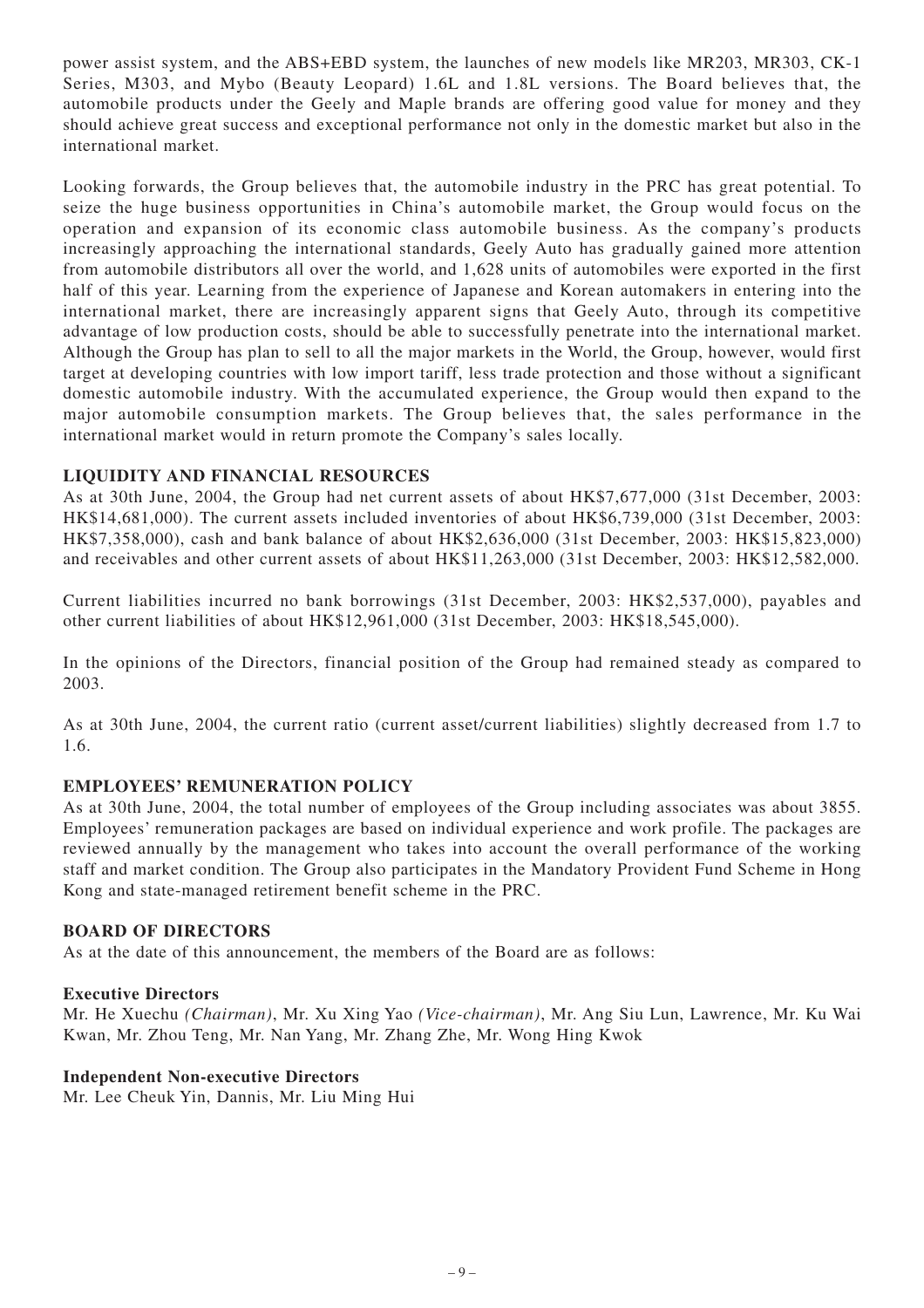## **DIRECTORS' AND CHIEF EXECUTIVES' INTERESTS AND SHORT POSITIONS IN THE SECURITIES OF THE COMPANY AND ITS ASSOCIATED CORPORATIONS**

As at 30th June, 2004, the interests and short positions of the directors in the securities of the Company and its associated corporations, within the meaning of Part XV of the Securities and Futures Ordinance (the "SFO"), which were required to be notified to the Company and the Stock Exchange pursuant to Part XV of the SFO, including interest and short positions which they were deemed or take to have under such provisions of the SFO, or which are required, pursuant to Section 352 of the SFO, to be entered in the register referred to therein, or which are required, pursuant to the Model Code for Securities Transactions by Directors of Listed Companies contained in the Listing Rules to be notified to the Company and the Stock Exchange were as follows:

| Name of director                      | Capacity  | <b>Number of shares</b><br>in the Company | <b>Shareholding</b><br>percentage |        |
|---------------------------------------|-----------|-------------------------------------------|-----------------------------------|--------|
|                                       |           | Long<br>position                          | <b>Short</b><br>position          | $(\%)$ |
| Mr. He Xuechu (Note 1)                | Corporate | 2,500,000,000                             |                                   | 60.68% |
| Mr. Ku Wai Kwan (Note 1)              | Corporate | 2,500,000,000                             |                                   | 60.68% |
| Mr. Zhou Teng ( <i>Note 1</i> )       | Corporate | 2,500,000,000                             |                                   | 60.68% |
| Mr. Ang Siu Lun, Lawrence<br>(Note 2) | Personal  | 35,000,000                                |                                   | 0.85%  |

- Mr. Wong Hing Kwok
- Mr. Xu Xing Yao
- Mr. Zhang Zhe
- Mr. Nan Yang

*Note:*

- (1) Proper Glory is a private company incorporated in the British Virgin Islands and is beneficially owned as to 32% by Geely Group Limited, as to 32% by Mr. He Xuechu, as to 28% by Fortune Door Investment Limited and as to 8% by Venture Link Assets Limited. Geely Group Limited is a private company incorporated in the British Virgin Islands with limited liability and the entire issued share capital is beneficially owned by Mr. Li Shu Fu. Fortune Door Investment Limited is a private company incorporated in the British Virgin Islands with limited liability and the entire issued share capital is beneficially owned by Mr. Ku Wai Kwan. Venture Link Assets Limited is a private company incorporated in the British Virgin Islands with limited liability and the entire issued capital is beneficially owned by Mr. Zhou Teng. Mr. He Xuechu is the chairman of the Company and a director of the Company, and Messrs. Ku Wai Kwan and Zhou Teng are directors of the Company. Mr. Li Shu Fu is the founder and controlling shareholder of Geely Holding which held 53.2% of Zhejiang Geely and 90% of Shanghai Maple Automobile Company Limited which held 53.2% of Maple Guorun.
- (2) This interest relates to options granted on 23rd February, 2004 by the Company to Mr. Ang Siu Lun, Lawrence. This interest is also referred to in the section headed "Directors' Right to Acquire Shares" below. The share options are exercisable at a subscription price of HK\$0.95 for each share during the period from 23rd February, 2004 to 22nd February, 2009. The percentage of holding is calculated on the basis (i) that the options are fully exercised; and (ii) the number of issued share capital of the Company when the options are exercised is the same as that as 30th June 2004.

Save as disclosed above, none of the directors or their associates had, at the balance sheet date, any personal, family, corporate or other interests in the equity securities of the Company or any of its associated corporations as defined in the SFO.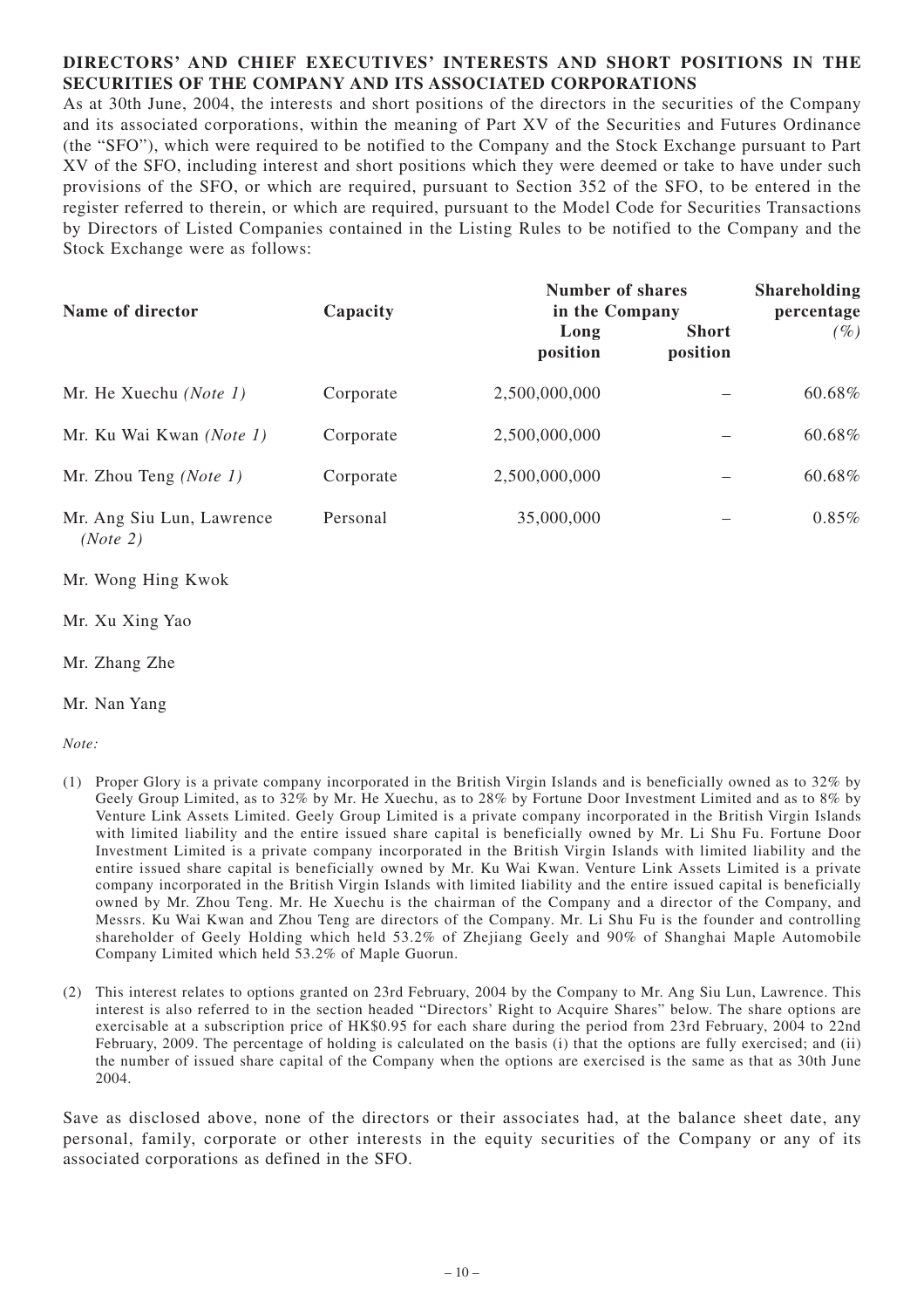## **DIRECTORS' RIGHT TO ACQUIRE SHARES**

As at 30th June, 2004, the directors and chief executive of the Company have the following options to subscribe for the shares of the Company under the Company's share options scheme approved and adopted on 31st May, 2002 (the "Scheme"):

| <b>Director</b>              | Outstanding<br>Options as at<br>30th June, 2004 | Date of grant       | <b>Exercise period</b>                        | <b>Exercise</b><br>price<br>HK\$ |
|------------------------------|-------------------------------------------------|---------------------|-----------------------------------------------|----------------------------------|
| Mr. Ang Siu Lun,<br>Lawrence | 35,000,000                                      | 23rd February, 2004 | 23rd February, 2004<br>to 22nd February, 2009 | 0.95                             |

#### **SHARE OPTION SCHEME**

A share option scheme of the Company was approved and adopted on 31st May, 2002. The Scheme is valid and effective for a period of ten years from the date of adoption.

Pursuant to the Scheme, the Company may grant options to inter alia, directors and employees of the Company and other participants to subscribe for shares of the Company. Further details of the Scheme were disclosed in the Company's 2003 annual report.

Based on the Company's records as at 30th June, 2004, except disclosed in the section headed "Directors' Right to Acquire Shares" above, no other options were granted by the Company since its adoption.

## **INTERESTS AND SHORT POSITIONS IN SHARES AND UNDERLYING SHARES OF OTHER PERSONS**

As at 30th June, 2004, the following persons (other than the directors or the chief executive of the Company) had interests or short positions in the shares and underlying shares of the Company as recorded in the register required to be kept under Section 336 of the SFO:

#### **Substantial Shareholders**

(as defined in the Listing Rules)

| <b>Name</b>             | Capacity         | Number of<br>shares held |                          | <b>Shareholding</b><br>Percentage |
|-------------------------|------------------|--------------------------|--------------------------|-----------------------------------|
|                         |                  | Long<br>position         | <b>Short</b><br>position | $(\%)$                            |
| Proper Glory (Note)     | Beneficial owner | 2,500,000,000            |                          | 60.68                             |
| Geely Group Ltd. (Note) | Corporate        | 2,500,000,000            |                          | 60.68                             |
| Mr. Li Shu Fu (Note)    | Corporate        | 2,500,000,000            |                          | 60.68                             |

*Note:* Proper Glory is a private company incorporated in the British Virgin Islands and is beneficially owned as to 32% by Geely Group Limited, as to 32% by Mr. He Xuechu, as to 28% by Fortune Door Investment Limited and as to 8% by Venture Link Assets Limited. Geely Group Limited is a private company incorporated in the British Virgin Islands with limited liability and the entire issued share capital is beneficially owned by Mr. Li Shu Fu. Fortune Door Investment Limited is a private company incorporated in the British Virgin Islands with limited liability and the entire issued share capital is beneficially owned by Mr. Ku Wai Kwan. Venture Link Assets Limited is a private company incorporated in the British Virgin Islands with limited liability and the entire issued capital is beneficially owned by Mr. Zhou Teng. Mr. He Xuechu is the chairman of the Company and a director of the Company, and Messrs. Ku Wai Kwan and Zhou Teng are directors of the Company. Mr. Li Shu Fu is the founder and controlling shareholder of Geely Holding which held 53.2% of Zhejiang Geely and 90% of Shanghai Maple Automobile Company Limited which held 53.2% of Maple Guorun.